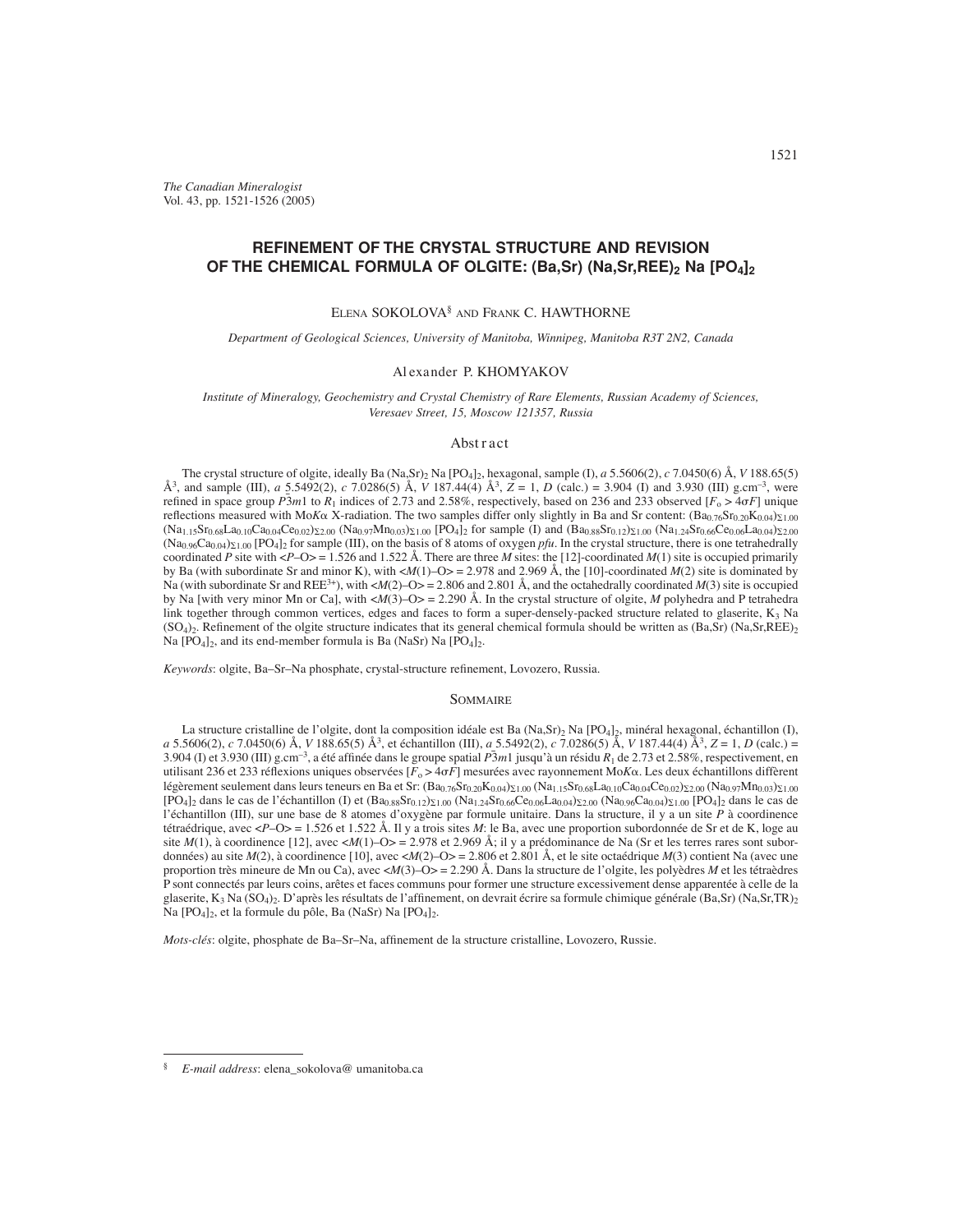#### **INTRODUCTION**

Olgite, Na  $(Sr, Ba)$  (PO<sub>4</sub>) with Ba varying from 0.34 to 0.42 *apfu*, from the Lovozero alkaline massif, Kola Peninsula, Russia, was described as a new mineral species by Khomyakov *et al*. (1980). The crystal structure of olgite was solved in space group *P*3 (Sokolova *et al*. 1984), who showed that it is related to the glaserite-type structure (Moore 1973, 1976). Sokolova *et al.* (1990) refined the structures of two crystals of barium-rich olgite, designated olgite II and III. Pekov *et al*. (2004) described the new mineral bario-olgite, Ba (Na,Sr,REE)<sub>2</sub> Na (PO<sub>4</sub>)<sub>2</sub>, and refined the structure in space group *P*3. The empirical chemical compositions of olgite II, olgite III and bario-olgite are almost identical, and this prompted us to re-examine the crystal structure of the original olgite (olgite I, Sokolova *et al*. 1984) and olgite III (Sokolova *et al*. 1990), particularly as both structures had been refined without proper corrections for absorption.

### **EXPERIMENTAL**

The crystals used here are those originally examined by Sokolova *et al.* (1984), designated olgite I, and Sokolova *et al.* (1990), using their designation of olgite III.

### *Data collection*

Single crystals of olgite I and olgite III were mounted on a Bruker *P*4 automated four-circle diffractometer equipped with graphite-filtered MoKa X-radiation and an APEX 4K CCD detector. The intensities of 2889 (I) and 3159 (III) reflections with  $\overline{7} < h < 7$ ,  $\overline{7} < k < 7$ ,  $\overline{9}$  $\langle l \rangle$  < 9 were collected to 60.00° 20 (I) and 59.98° 20 (III) using 15 s per 0.2° frame, with a crystal-to-detector distance of 4 cm. Empirical absorption-corrections (SADABS, Sheldrick 1998) were applied to both datasets. The unit-cell parameters were obtained by least-squares refinement from the positions of 1192 and 1616 reflections, respectively, with  $I > 10\sigma I$ , and are given in Table 1.

### *Crystal-structure refi nement*

The crystal structures of olgite I and olgite III were refined with the Bruker SHELXTL Version 5.1 system of programs (Sheldrick 1997). Scattering curves for neutral atoms were taken from the International Tables for Crystallography (Ibers & Hamilton 1992). *R* indices are of the form given in Table 1, and are expressed as percentages.

The original solution of the crystal structure of olgite (Sokolova et al. 1984) and all subsequent refinements of olgite (Sokolova *et al*. 1990) and barioolgite (Pekov *et al*. 2004) were done in the space group *P*3. However, the arrangement of atoms in the glaserite structure-type (Moore 1973) is conformable with much higher symmetry, and this encouraged us to try a higher-symmetry space-group. A solution was found in  $\overline{P}3m1$  with scattering at 0 0 0 and 0 0 ½ approximately compatible with Na and Ba, respectively. Three cation sites were identified,  $M(1)$ ,  $M(2)$  and  $M(3)$ , and the occupancies of these sites were refined with the

TABLE 1. MISCELLANEOUS STRUCTURE-REFINEMENT INFORMATION FOR OLGITE

|                                          |                        | Ш                      |                                                                              |                                      | $\mathbf{  }$                                 |
|------------------------------------------|------------------------|------------------------|------------------------------------------------------------------------------|--------------------------------------|-----------------------------------------------|
| a(A)                                     | 5.5606(2)              | 5.5492(2)              | Crystal size (mm)                                                            | $0.04 \times 0.06$<br>$\times 0.10$  | $0.06 \times 0.10$<br>×0.16                   |
| C<br>$V(A^3)$                            | 7.0450(6)<br>188.65(5) | 7.0286(5)<br>187.44(4) | Radiation<br>20 range for data<br>collection (°)                             | ΜοΚα<br>60.00                        | ΜοΚα<br>59.38                                 |
| Space group $P\overline{3}m1$<br>7       |                        | $P\overline{3}m1$      | $R(int)$ $(\%)$<br>Reflections collected<br>$F(obs)$ > 4 $\sigma$ F          | 1.90<br>2889<br>1767                 | 2.12<br>3159<br>1821                          |
| Absorption<br>coefficient<br>$(mm^{-1})$ | 11.59                  | 11.24                  | Unique reflections<br>$F(obs)$ > 4 $\sigma$ F                                | 240<br>236                           | 238<br>233                                    |
| F(000)                                   | 203.2                  | 203.0                  | Refinement method                                                            | Full-matrix least-squares on $F^2$ ; | fixed weights proportional to $1/\sigma(F^2)$ |
| D(calc)<br>$(q.cm^{-3})$                 | 3.904                  | 3.930                  | Goodness of fit on $F^2$<br>Final $R$ index $(\%)$<br>$[F_{0} > 4 \sigma F]$ | 1.161<br>2.73                        | 1.153<br>2.58                                 |
|                                          |                        |                        | $R$ index $(\% )$ (all data)<br>wR,                                          | 2.77<br>6.36                         | 2.61<br>6.38                                  |

 $R_1 = \sum (|F_{\circ}| - |F_{\circ}|)/\sum |F_{\circ}|$ ;  $wR_2 = [\sum w (F_{\circ}^2 - F_{\circ}^2)^2 / \sum w (F_{\circ}^2)^2]^{\times}$ ,  $w = 1 / [\sigma^2 (F_{\circ}^2) + (aP)^2 + bP]$ , where  $P = (F_{\circ}^2 - F_{\circ}^2)^2 / \sum w (F_{\circ}^2)^2$  $+2F^{2}/3$ .

Goodness of fit on  $F^2 = [\Sigma w (F_0^2 - F_c^2) / (n-p)]^8$ , where *n* is the number of reflections and *p* is the number of refined parameters.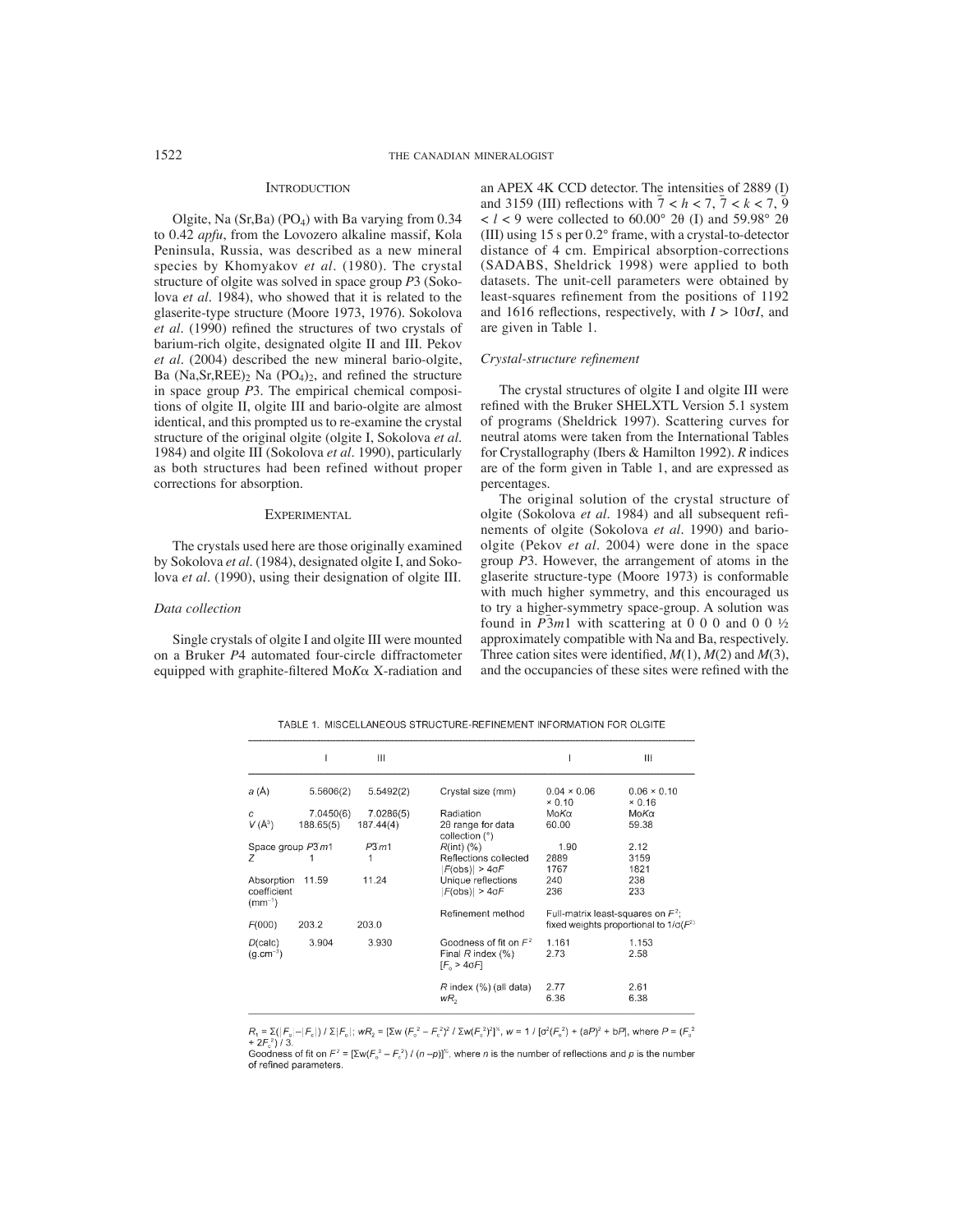scattering curves for Ba, (Sr, Na) and Na, respectively. Refinement of the structures converged to  $R_1 = 2.73$  and 2.58%, respectively, for olgite I and III on the basis of 236 and 233 unique observed reflections in the space group *P*¯ 3*m*1. Atom positions and anisotropic-displacement parameters for olgite I and III are given in Table 2, selected interatomic distances in Table 3, assigned *M*-site populations in Table 4, and bond valences in Table 5. Observed and calculated structure-factors are available from The Depository of Unpublished Data, CISTI, National Research Council, Ottawa, Ontario K1A 0S2, Canada.

#### THE STRUCTURE OF OLGITE

#### *Site populations*

The site populations were assigned primarily on the basis of the refined site-scattering values (Table 5). The scattering at the  $M(1)$  site is by far the highest of the three cation sites, requiring that all Ba be assigned to this site. If the remainder of the site is filled with the larger cations, in accord with the size of the coordination polyhedron, the resulting calculated sitescattering values are in close agreement with the refined site-scattering values. The refined site-scattering at the *M*(2) site is considerably larger than the scattering at the  $M(3)$  site, even allowing for the difference in site multiplicities. Thus all remaining Sr must be assigned to *M*(2), together with the minor amounts of the rare-earth elements (REE), and the balance of the site is filled with Na; the resulting calculated site-scattering values are in close agreement with the refined site-scattering values for  $M(2)$ . The refined scattering at the  $M(3)$  site is in accord with occupancy by Na with minor Ca or Mn.

#### TABLE 2. ATOM POSITIONS AND DISPLACEMENT PARAMETERS FOR OLGITE

|                                           | х                                                  | У                                                | z                                                              | $U_{11}$                                                      | $U_{22}$                                                                                   | $U_{33}$                                                                                                         | $U_{23}$              | $U_{13}$                                                           | $U_{12}$                                         | $U_{eq}$                                                                                     |
|-------------------------------------------|----------------------------------------------------|--------------------------------------------------|----------------------------------------------------------------|---------------------------------------------------------------|--------------------------------------------------------------------------------------------|------------------------------------------------------------------------------------------------------------------|-----------------------|--------------------------------------------------------------------|--------------------------------------------------|----------------------------------------------------------------------------------------------|
|                                           |                                                    |                                                  |                                                                |                                                               | Olgite I                                                                                   |                                                                                                                  |                       |                                                                    |                                                  |                                                                                              |
| M(1)<br>M(2)<br>M(3)<br>P<br>O(1)<br>O(2) | $\mathbf 0$<br>1/3<br>0<br>2/3<br>0.3703(7)<br>2/3 | $\Omega$<br>2/3<br>0<br>1/3<br>0.18515(4)<br>1/3 | 1/2<br>0.1634(1)<br>0<br>0.2818(2)<br>0.2039(5)<br>0.4969(7)   | 0.0472(4)<br>0.0228(5)<br>$0.0135(6)$ $0.0135(6)$<br>0.044(2) | 0.0472(4)<br>0.0228(5)<br>$0.0155(13)$ $0.0155(13)$ $0.0125(17)$<br>0.044(2)<br>Olgite III | 0.0140(4)<br>0.0174(6)<br>0.0123(8)<br>$0.0235(17)$ $0.0453(17)$ $0.0415(18)$<br>0.015(2)                        | 0<br>0<br>0<br>0<br>0 | $\Omega$<br>0<br>0<br>0<br>$-0.0085(7) -0.0171(14) 0.0117(9)$<br>0 | 0.0236(2)<br>0.0114(3)<br>0.0078(7)<br>0.0068(3) | 0.0362(3)<br>0.0210(4)<br>0.0145(11)<br>0.0131(5)<br>0.0392(10)<br>$0.0222(11)$ $0.0345(15)$ |
| M(1)<br>M(2)<br>M(3)<br>P<br>O(1)<br>O(2) | 0<br>1/3<br>0<br>1/3<br>0.3706(7)<br>1/3           | 0<br>2/3<br>0<br>2/3<br>0.1853(3)<br>2/3         | 1/2<br>0.16315(13)<br>0<br>0.7173(2)<br>0.2048(5)<br>0.5023(7) | 0.0535(4)<br>0.0247(5)<br>0.017(1)<br>0.0150(5)<br>0.047(2)   | 0.0535(4)<br>0.0247(5)<br>0.0150(5)<br>0.047(2)                                            | 0.0145(4)<br>0.0177(6)<br>$0.0173(12)$ $0.0149(15)$<br>0.0126(7)<br>0.0255(15) 0.0499(16) 0.0448(17)<br>0.016(2) | 0<br>0<br>0<br>0<br>0 | 0<br>0<br>0<br>0<br>$-0.0097(7) -0.0194(13) 0.0127(8)$<br>0        | 0.0268(2)<br>0.0123(3)<br>0.0087(6)<br>0.0075(3) | 0.0405(3)<br>0.0223(5)<br>0.0165(10)<br>0.0142(5)<br>0.0428(9)<br>$0.0234(10)$ $0.0365(14)$  |

 $1.511(5)$ 

1.522

|                                                   |                          | TABLE 3. INTERATOMIC DISTANCES (Å) FOR OLGITE |                                            |
|---------------------------------------------------|--------------------------|-----------------------------------------------|--------------------------------------------|
|                                                   |                          |                                               | Ш                                          |
| $M(1) - O(1)$<br>$M(1) - O(2)$<br>$$              | ×6<br>×6                 | 2.745(4)<br>3.2105(1)<br>2.978                | 2.734(4)<br>3.2039(1)<br>2.969             |
| $M(2) - O(1)$<br>M(2)–O(1)a<br>$M(2)$ -O(2)<br>$$ | $\times 6$<br>$\times$ 3 | 2.8005(4)<br>2.955(4)<br>2.393(5)<br>2.806    | 2.7958(4)<br>2.952(4)<br>2.384(5)<br>2.801 |
| $M(3) - O(1)$                                     | ×6                       | 2.290(3)                                      | 2.290(3)                                   |
| $D$ $\bigcap$ $\bigcap$                           | $\sim$ $\circ$           | 1.500(2)                                      | 1.595(E)                                   |

 $1.515(5)$ 1.526

#### TABLE 4. REFINED SITE-SCATTERING VALUES (epfu) AND ASSIGNED SITE-POPULATIONS (apfu) FOR OLGITE I AND III

|      |   | Refined site-<br>scattering | Assigned<br>site-population                                                             | $\begin{array}{ccc} \mathrm{Predicted} & (\mathit{M}-\mathrm{Q})_{\mathrm{calc}}{}^{\star} & (\mathit{M}-\mathrm{Q})_{\mathrm{obs}} \\ \star & \mathrm{A} & \end{array}$<br>site-scattering |                |                |
|------|---|-----------------------------|-----------------------------------------------------------------------------------------|---------------------------------------------------------------------------------------------------------------------------------------------------------------------------------------------|----------------|----------------|
| M(1) | Ш | 50.5(4)<br>53.9(4)          | $0.76 Ba + 0.20 Sr + 0.04 K$<br>$0.88$ Ba + $0.12$ Sr                                   | 50.9<br>53.8                                                                                                                                                                                | 2.977<br>2.990 | 2.978<br>2.969 |
| M(2) | Ш | 47.2(4)<br>42.8(4)          | $1.15$ Na + 0.68 Sr + 0.10 La<br>$+0.04$ Ca $+0.02$ Ce<br>$1.24$ Na + 0.66 Sr + 0.06 Ce | 46.5                                                                                                                                                                                        | 2.705          | 2.806          |
|      |   |                             | $+0.04$ La                                                                              | 44.5                                                                                                                                                                                        | 2.686          | 2.801          |
| M(3) | Ш | 11.4(2)<br>11.6(2)          | $0.97$ Na + 0.03 Mn<br>$0.96$ Na + 0.04 Ca                                              | 11.4<br>11.4                                                                                                                                                                                | 2.414<br>2.419 | 2.290<br>2.290 |

calculated by summing the constituent radii, values from Shannon (1976).

 $a: -x + 1, -y + 1, -z.$ 

 $P-O(2)$ <br>< $P-O(2)$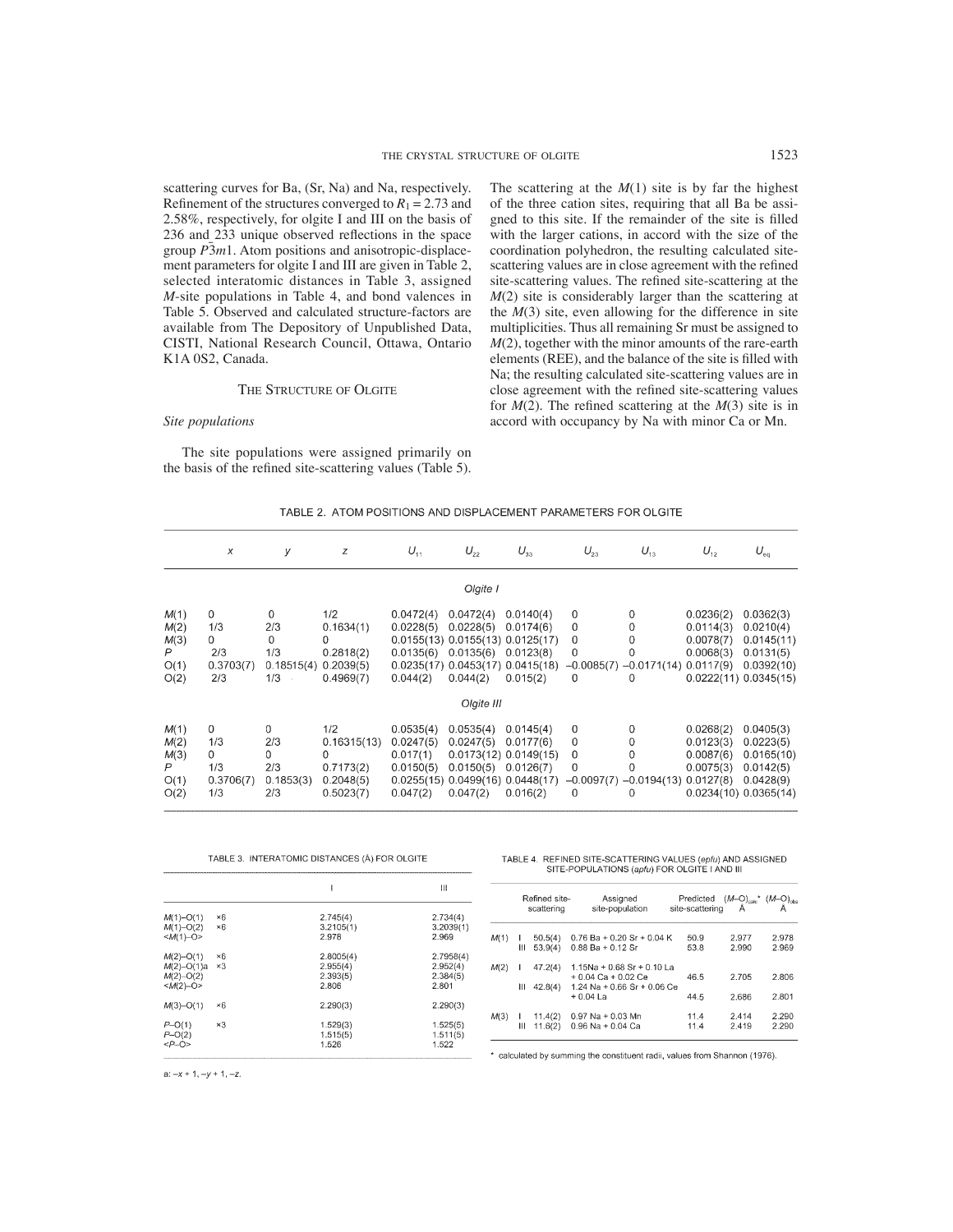### *Coordination of the cations*

There is one tetrahedrally coordinated *P* site with  $\langle P-O \rangle$  = 1.526 and 1.522 Å for olgite I and III, respectively. These values are somewhat smaller than the grand <P–O> distance of 1.537 Å in minerals, but well within the observed range of <P–O> distances (Huminicki & Hawthorne 2002). There are three *M* sites in the crystal structure of olgite. The *M*(1) site is coordinated by twelve O-atoms with <*M*(1)–O> distances of 2.978 and 2.969 Å, respectively. The *M*(2) site is coordinated by ten O-atoms with  $\langle M(2)-O \rangle = 2.806$  and 2.801 Å, respectively, and is occupied by Na and Sr, together with the REE in the structure (Table 1). The *M*(3) site is octahedrally coordinated, with <*M*(3)–O> distances of 2.290 Å in both structures.

## *Structure topology*

In the crystal structure of olgite, *M*(1) polyhedra link together through common edges to form a (001) sheet at  $z \approx 0.5$  (Fig. 1a). Each  $M(1)$  polyhedron shares common edges with six  $(PO<sub>4</sub>)$  tetrahedra, three above and three below the plane of the sheet. The *M*(2) polyhedra and *M*(3) octahedra share common faces to form a (001) sheet at  $z \approx 0$  (Figs. 1b, c). Each  $M(2)$  polyhedron shares a face with one  $(PO<sub>4</sub>)$  tetrahedron and edges with three (PO4) tetrahedra. These two sheets link through common faces of *M* polyhedra and constitute an *M*–*P*–O framework (Fig. 1d). The crystal structure of olgite is of the super-dense-packed type, and is related to the structure of glaserite, ideally  $K_3$  Na  $(SO_4)_2$  (Moore 1973, 1976, 1981). The relations between olgite and glaserite were discussed by Egorov-Tismenko *et al*. (1984).

#### CHEMICAL FORMULA OF OLGITE

Khomyakov *et al*. (1980) described olgite as a new mineral species, assigned the Laue group  $\bar{3}$  *m* (with

|      | M(1)                            | M(2)                                                           | M(3)         | P            | Σ    |
|------|---------------------------------|----------------------------------------------------------------|--------------|--------------|------|
|      |                                 | Olgite I                                                       |              |              |      |
| O(1) | $0.26^{*6}1$                    | $0.13^{x6}$ $1^{x2}$ $-$<br>$0.10^{*3}$                        | $0.27^{x6}1$ | $1.28^{*3}1$ | 2.17 |
| O(2) | $0.09^{x6}1^{x3} +$             | 0.31                                                           |              | 1.33         | 1.91 |
| Σ    | 2.10                            | 1.39                                                           | 1.62         | 5.17         |      |
|      |                                 | Olgite III                                                     |              |              |      |
| O(1) | $0.28^{*6}1$                    | $0.13^{x6}$ $\downarrow$ $\times$ $\rightarrow$<br>$0.10^{x3}$ | $0.26^{x6}1$ | $1.30^{x3}$  | 2.20 |
| O(2) | $0.09^{x6}$ $\downarrow$ $x3 -$ | 0.32                                                           |              | 1.35         | 1.94 |
| Σ    | 2.22                            | 1.40                                                           | 1.56         | 5.25         |      |

TABLE 5. BOND-VALENCE\* TABLE FOR OLGITE

\* bond-valence parameters (vu) from Brown (1981).

possible space-groups *P*¯ 3*m*1, *P*3*m*1 and *P*321), and assigned the general formula Na  $(Sr, Ba)$  (PO<sub>4</sub>) by analogy with the synthetic phases Na Sr (PO<sub>4</sub>) and Na Ba (PO<sub>4</sub>) that are isostructural with "glaserite",  $K_3$  Na (SO4)2 (Moore 1973, 1976). Sokolova *et al.* (1984) solved the structure in space group *P*3 and rewrote the general formula as Na (Sr, Ba) (Sr, Na) (Na, Sr) (PO4)2 in accord with the four *M*-cation sites in the *P*3 structure. Sokolova *et al.* (1990) refined the structures of two crystals of barium-rich olgite in the space group *P*3; the site assignments were as follows: crystal II: (Ba,Sr) (Na,Sr) (Na,Sr) and Na; crystal III: Ba (Na,Sr) (Sr,Na) and (Na,Sr). Chemical compositions for olgite and barium-rich olgite are given in Table 6. The formulae resulting from these assignments are as follows: II:  $(Ba, Sr)$  (Na,Sr)<sub>2</sub> Na  $(PO<sub>4</sub>)<sub>2</sub>$ , and III: Ba (Na,Sr) (Sr,Na) (Na,Sr) (PO4)2. Pekov *et al*. (2004) wrote the formula of the new species bario-olgite as Ba (Na, Sr, REE)2 Na  $(PO<sub>4</sub>)<sub>2</sub>$ , and inspection of their site populations gives the formula (Ba,K) (Na,Sr,REE,Ca) (Na,Sr) Na  $(PO<sub>4</sub>)<sub>2</sub>$ .

As noted in the Introduction, the empirical chemical compositions of olgite II and olgite III (Sokolova *et al.* 1990) and bario-olgite (Pekov *et al*. 2004) are almost identical. The general formulae of Sokolova *et al.* (1990) for olgite II (see above) and of Pekov *et al*. (2004) for bario-olgite are also virtually identical, differing only in the minor occupancy of the first cation group by Sr.

A key factor in this issue is that refinement of all these structures was done in too low a symmetry, *P*3 instead of  $\overline{P}3m1$ . In the former case, there are four distinct cation-sites [*M*1, *M*2, *M*3, *M*4], whereas in the latter case, there are three distinct cation-sites [*M*(1), *M*(2), *M*(3)]. In both olgite and bario-olgite, the *M*(1) and *M*1 sites are analogous and are dominantly occupied by Ba, and the *M*(3) and *M*4 sites are analogous and are dominantly occupied by Na. The principal difference occurs with the *M*(2) and *M*2, *M*3 sites: the latter are distinct in *P*3 but are not distinct in *P*¯ 3*m*1. In

TABLE 6. CHEMICAL COMPOSITION (wt.%) AND UNIT FORMULA (apfu) OF OLGITE AND BARIO-OLGITE

|                                | olgite<br>۲ | olgite<br>   ** | bario-<br>olgite*** |           | olgite<br>I* | olgite<br>$   ^{**}$ | bario-<br>olgite*** |
|--------------------------------|-------------|-----------------|---------------------|-----------|--------------|----------------------|---------------------|
| $P_2O_5$                       | 31.60       | 32.08           | 31.77               | P         | 1.99         | 2.02                 | 2.01                |
| SiO <sub>2</sub>               |             |                 | 0.08                | Si        |              |                      |                     |
| CaO                            | 0.52        | 0.50            | 0.32                | Ca        | 0.04         | 0.04                 | 0.03                |
| SrO                            | 20.40       | 17.78           | 16.57               | Sr        | 0.88         | 0.77                 | 0.72                |
| BaO                            | 26.50       | 28.30           | 31.17               | Вa        | 0.77         | 0.83                 | 0.91                |
| Na <sub>2</sub> O              | 14.80       | 15.37           | 14.78               | Na        | 2.13         | 2.22                 | 2.14                |
| La <sub>2</sub> O <sub>3</sub> | 3.90        | 2.21            | 2.41                | $La^{3*}$ | 0.11         | 0.06                 | 0.07                |
| Ce <sub>2</sub> O <sub>3</sub> | 0.77        | 2.90            | 1.90                | $Ce^{3+}$ | 0.02         | 0.08                 | 0.05                |
| $Pr_2O_3$                      |             |                 | 0.10                | $Pr^{3+}$ |              |                      |                     |
| Nd, O,                         |             |                 | 0.16                | $Nd^{3*}$ |              |                      |                     |
| K,O                            | 0.46        |                 | 0.87                | Κ         | 0.04         |                      | 0.08                |
| MnO                            | 0.89        |                 | 0.39                | Mn        | 0.06         |                      | 0.02                |
| Total                          | 99.94       | 99.74           | 100.52              | Σ         | 4.05         | 4.00                 | 4.02                |

from Khomyakov et al. (1980). \*\* from Sokolova et al. (1990). \*\*\* from Pekov et al. (2004)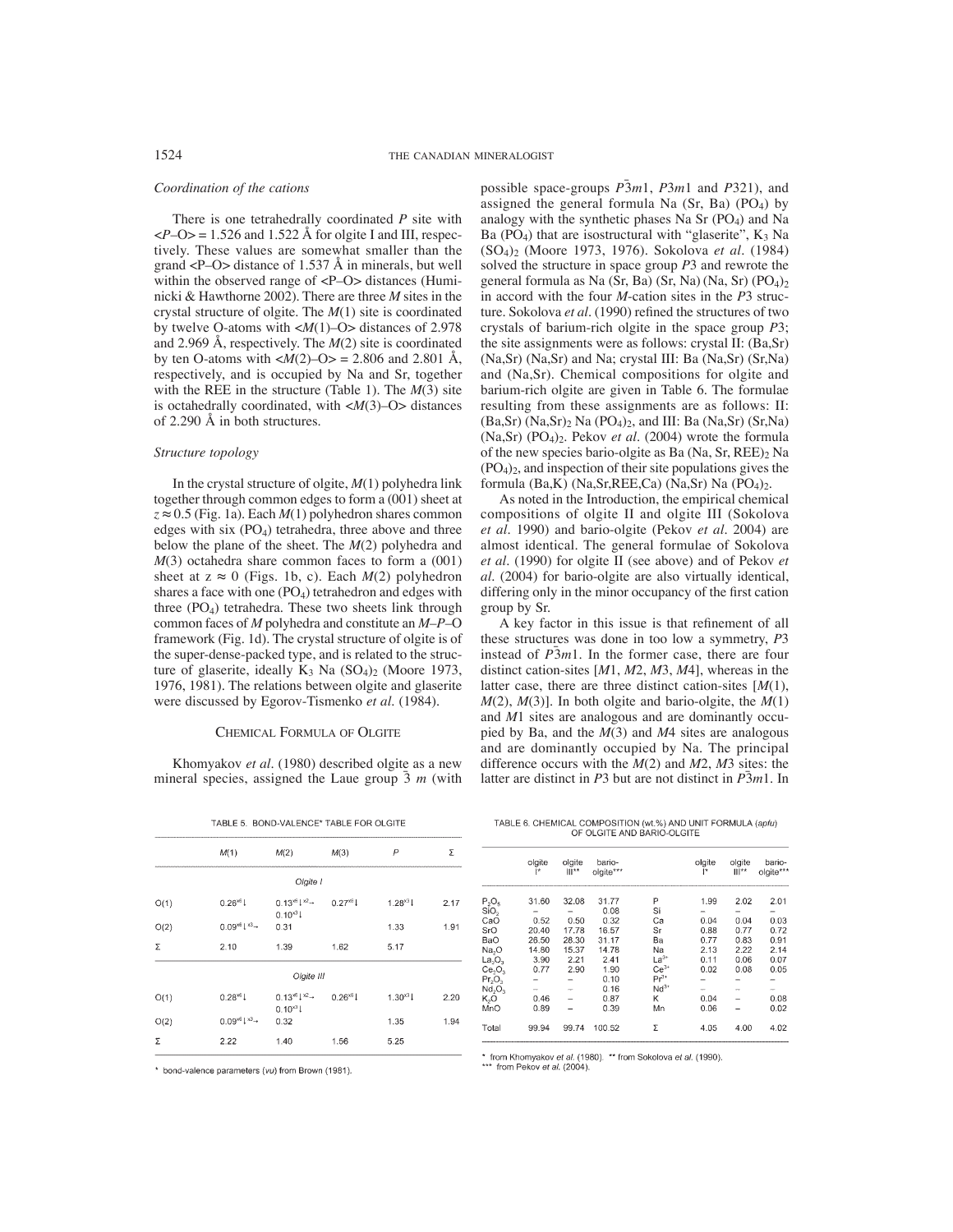



FIG. 1. The crystal structure of olgite: (a) sheet of [12]-coordinate  $M(1)$  polyhedra and (PO<sub>4</sub>) tetrahedra at  $z \approx 0.5$ ; (b), (c) sheet of  $[10]$ -coordinate  $M(2)$  polyhedra,  $M(3)$  (= Na) octahedra and (PO<sub>4</sub>) tetrahedra at  $-0.16 < z \le 0.16$ . Figure 1b shows the sheet at the level indicated by line B in Figure 1d; the yellow *M*(2) polyhedra share faces with red *M*(3) octahedra such that only the top (red) faces of the *M*(3) octahedra are visible at this level (except at the edges of the sheet). Figure 1c shows the same sheet, but at the level indicated by the line C in Figure 1d; the top faces of the  $M(2)$  polyhedra have been removed, the complete  $M(3)$ octahedra are now visible, and the purple  $(PO<sub>4</sub>)$  groups occur at the base of the sheet. Figure 1d is a general view down [110]; the lines labeled A, B, C show the position of sheets in diagrams (a), (b) and (c). *M*(1), *M*(2), *M*(3) and (PO4) polyhedra are green, yellow, magenta and purple, respectively.

this regard, the structure of bario-olgite has since been refined successfully in the space group  $\overline{P3}m1$  (D.Yu. Pushcharovsky, pers. commun., 2004).

On the basis of the site populations in Table 4, the general formula of olgite may be written as (Ba, Sr) (Na,  $Sr)$ <sub>2</sub> Na (PO<sub>4</sub>)<sub>2</sub>, ignoring minor amounts of K, Mn and the REE. However, the requirement of electroneutrality does not allow Na and Sr to vary, as indicated by the term  $(Na, Sr)_2$  in the formula; it is clear that for Na and Sr to vary at the  $M(2)$  site, there must be substitution of additional cations into the structure. In this regard, it is instructive to consider the end-member formula Ba (NaSr) Na  $(PO<sub>4</sub>)<sub>2</sub>$ . If Na is to be dominant over Sr at  $M(2)$ , then there must be substitution of a trivalent cation for Sr (or Ba); if Sr is to be dominant over Na at  $M(2)$ , then there must be substitution of a monovalent cation for Ba at *M*(1). A small amount of K does occur in olgite, but is exceeded by the amount of the